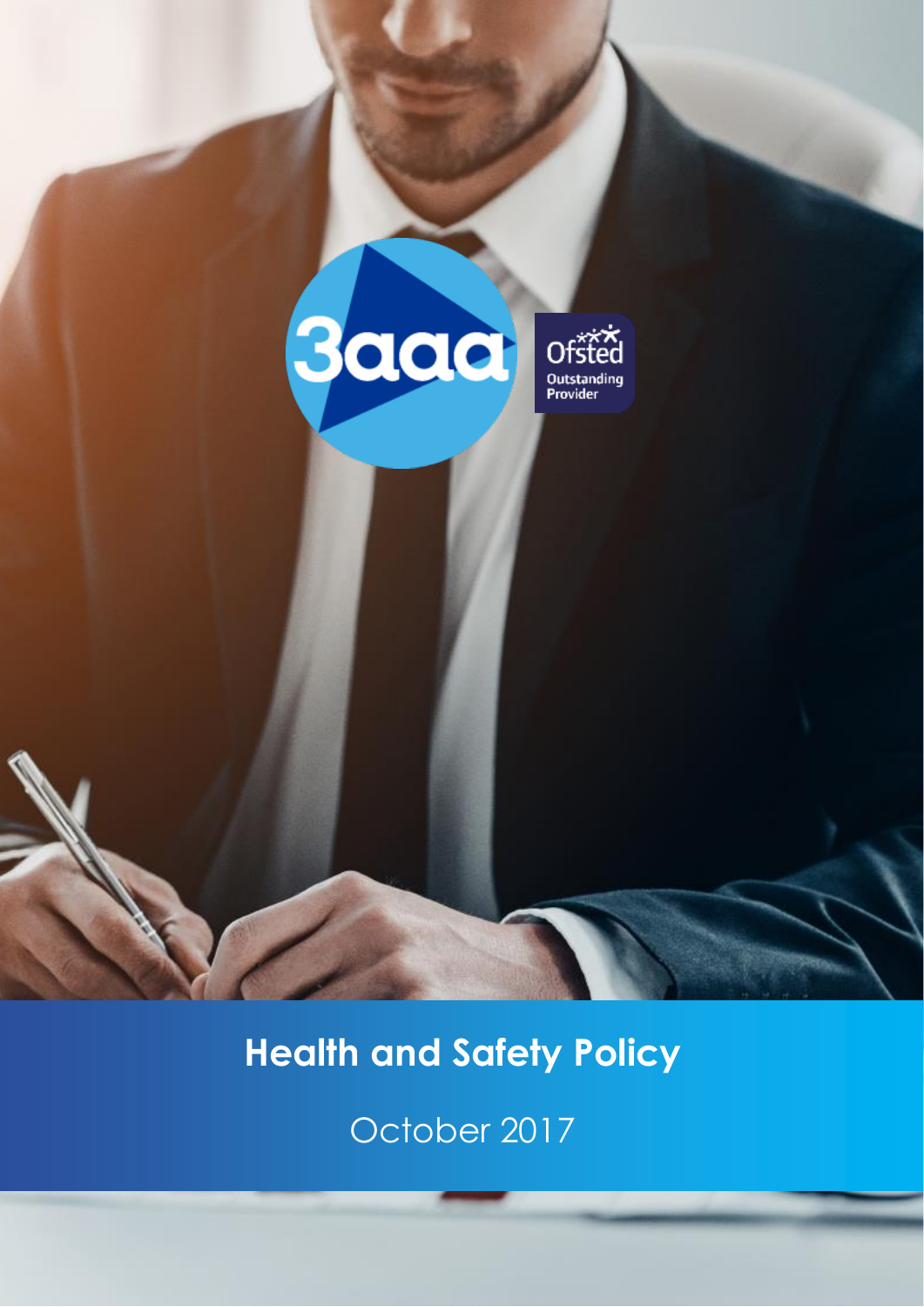# **Contents**

| 1 <sub>1</sub> |     |  |  |  |  |  |  |  |
|----------------|-----|--|--|--|--|--|--|--|
| 2.             |     |  |  |  |  |  |  |  |
| 3.             |     |  |  |  |  |  |  |  |
| 4.             |     |  |  |  |  |  |  |  |
| 5.             |     |  |  |  |  |  |  |  |
| 5.1            |     |  |  |  |  |  |  |  |
|                | 5.2 |  |  |  |  |  |  |  |
|                | 5.3 |  |  |  |  |  |  |  |
|                | 5.4 |  |  |  |  |  |  |  |
| 5.5            |     |  |  |  |  |  |  |  |
|                | 5.6 |  |  |  |  |  |  |  |
|                | 5.7 |  |  |  |  |  |  |  |
| 6.             |     |  |  |  |  |  |  |  |
| 7.             |     |  |  |  |  |  |  |  |

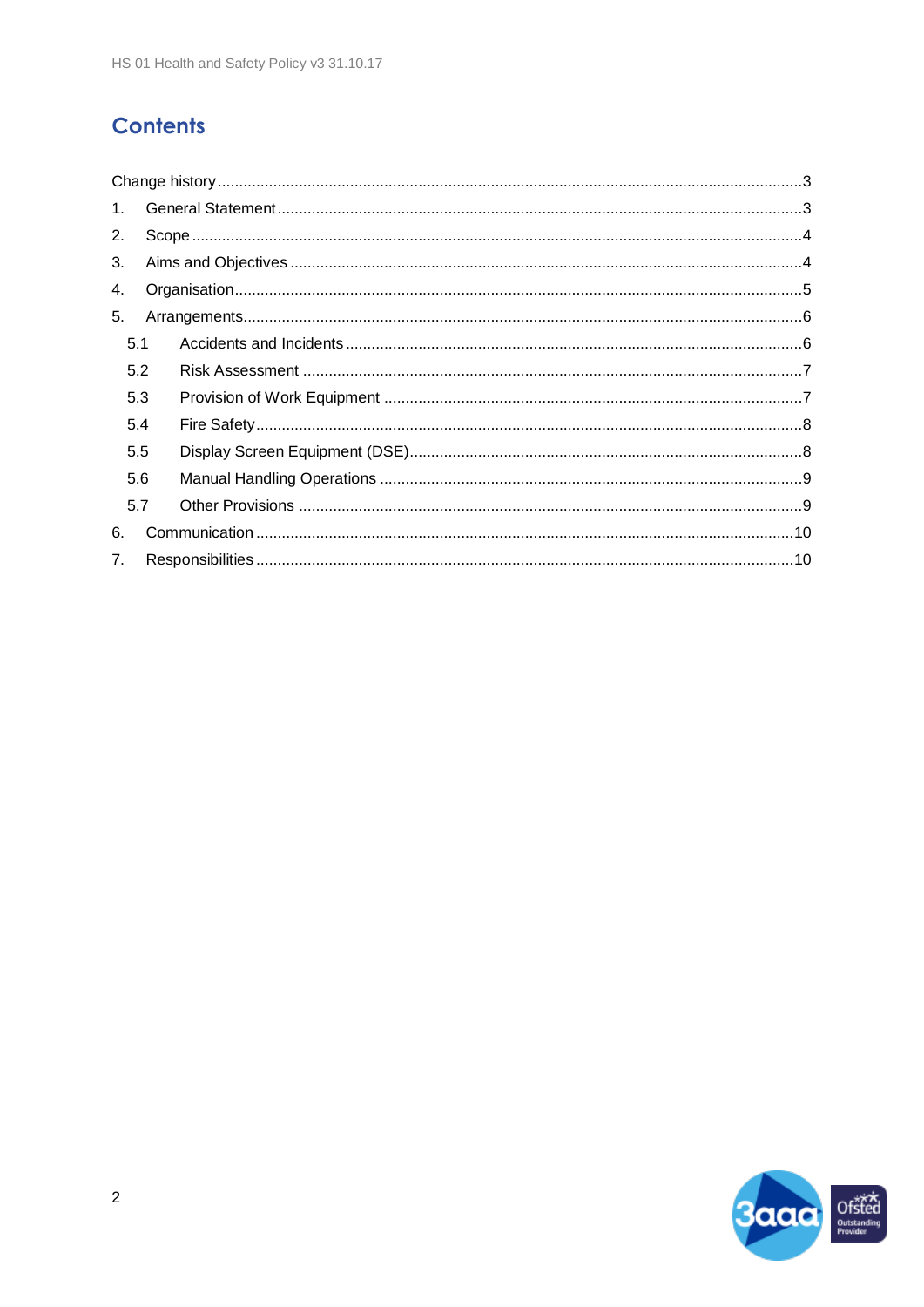# <span id="page-2-0"></span>**Change history**

| <b>Date Of Review</b>         | <b>Reviewed By</b> | <b>Policy Changes</b><br>Made in this<br>update                                                                                          | <b>Sign</b><br><b>Director</b><br>off | <b>SMT Approval Date</b>       |
|-------------------------------|--------------------|------------------------------------------------------------------------------------------------------------------------------------------|---------------------------------------|--------------------------------|
| 31 <sup>st</sup> October 2016 | T. Devonport       | <b>References to</b><br>interfacing<br>documentation.<br>Job title<br>responsibilities.                                                  | <b>Paul Ferguson</b>                  | 17 <sup>th</sup> November 2016 |
| 31st October 2017             | T. Devonport       | Changes to job<br>titles to reflect<br>changes to<br>organisational<br>structure.<br><b>Changes to</b><br>wording in 5.6 5.7<br>and $7.$ | <b>Sacha Mccarthy</b>                 | 10th November 2017             |
|                               |                    |                                                                                                                                          |                                       |                                |

## <span id="page-2-1"></span>**1. General Statement**

Aspire Achieve Advance Ltd (3aaa) is committed to safeguarding the health, safety and welfare of all its employees and all other persons affected by its operations and undertakings. To this end, the 3aaa management system promotes a proactive approach to identifying and reducing risks so as to facilitate a safe working environment for all its employees and those working under its control.

Some 3aaa service users may be from particularly vulnerable groups and operations are accordingly conducted with emphasis on all apprentices being entitled to a safe, healthy and supportive learning environment.

3aaa seeks to make the most effective and efficient use of all resources to encourage all employees and apprentices to embrace a positive Health and Safety culture. As part of this commitment, 3aaa places Health and Safety considerations at the heart of all its business activities.

3aaa will review this Policy at least annually, ensuring that it reflects both the intentions and the overall direction of the organisation and to also ensure it continues to be appropriate to the nature and scale of its Health and Safety risks and impacts.

This Policy also provides the framework for setting Health and Safety objectives and will be available to all interested parties.

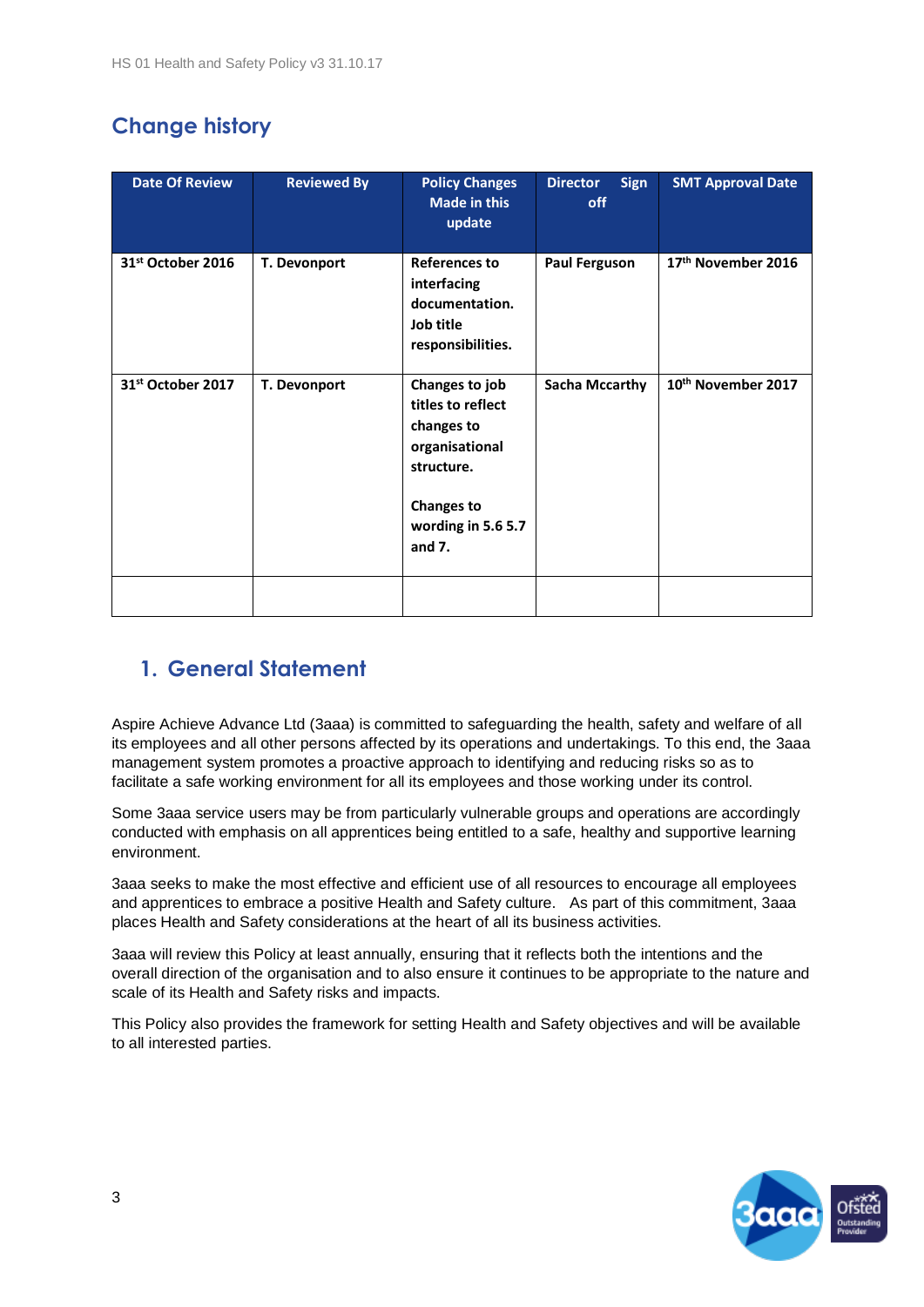## <span id="page-3-0"></span>**2. Scope**

This policy applies to all 3aaa Academies, offices, operations and activities, and to all 3aaa employees at all levels. The Aims, Organisation and Arrangements of this policy will equally apply to all 3aaa operations and activities conducted on sites beyond 3aaa's control wherever 3aaa employees are designated to perform their contractual duties.

## <span id="page-3-1"></span>**3. Aims and Objectives**

In particular, 3aaa will:

- Comply fully with the requirements of the Health and Safety at work Act 1974, the Management of Health and Safety at Work Regulations 1999 (2006) and all other relevant legislation, regulations, codes of practice and guidance pertaining to Health and Safety in the workplace in all operational activities.
- Ensure that, on a continual improvement basis, Health and Safety hazards and aspects are identified, risks assessed and suitable management controls put in place to prevent injury, ill health or other adverse impacts.
- Develop its management processes to ensure that Health and Safety factors are fully considered during planning and implementation of any project or activity.
- Engage with employers, employees, contractors and visitors to further reduce Health and Safety risks and impacts associated with working for, with, or on behalf of 3aaa.
- Engage with apprentices and embed sound Health and Safety knowledge and awareness in all learning undertaken for their chosen vocation.
- Provide a safe and healthy learning environment where apprentices feel safe from risk or intimidation.
- Ensure that exercising due diligence in respect of Health and Safety responsibilities is a condition of employment.
- Maintain a commitment to inform, instruct and train all employees in all Health and Safety matters.
- Ensure all employees are aware of, and fulfil, their statutory and contractual duties to safeguard their own health, safety and welfare, and that of others who may be affected by their acts or omissions.
- Require all employees to co-operate with 3aaa in all matters related to health and safety.
- Ensure, where required, sufficient resources are made available in the pursuance of maintaining a safe and healthy work environment.
- Review the Health and Safety policy at least annually.

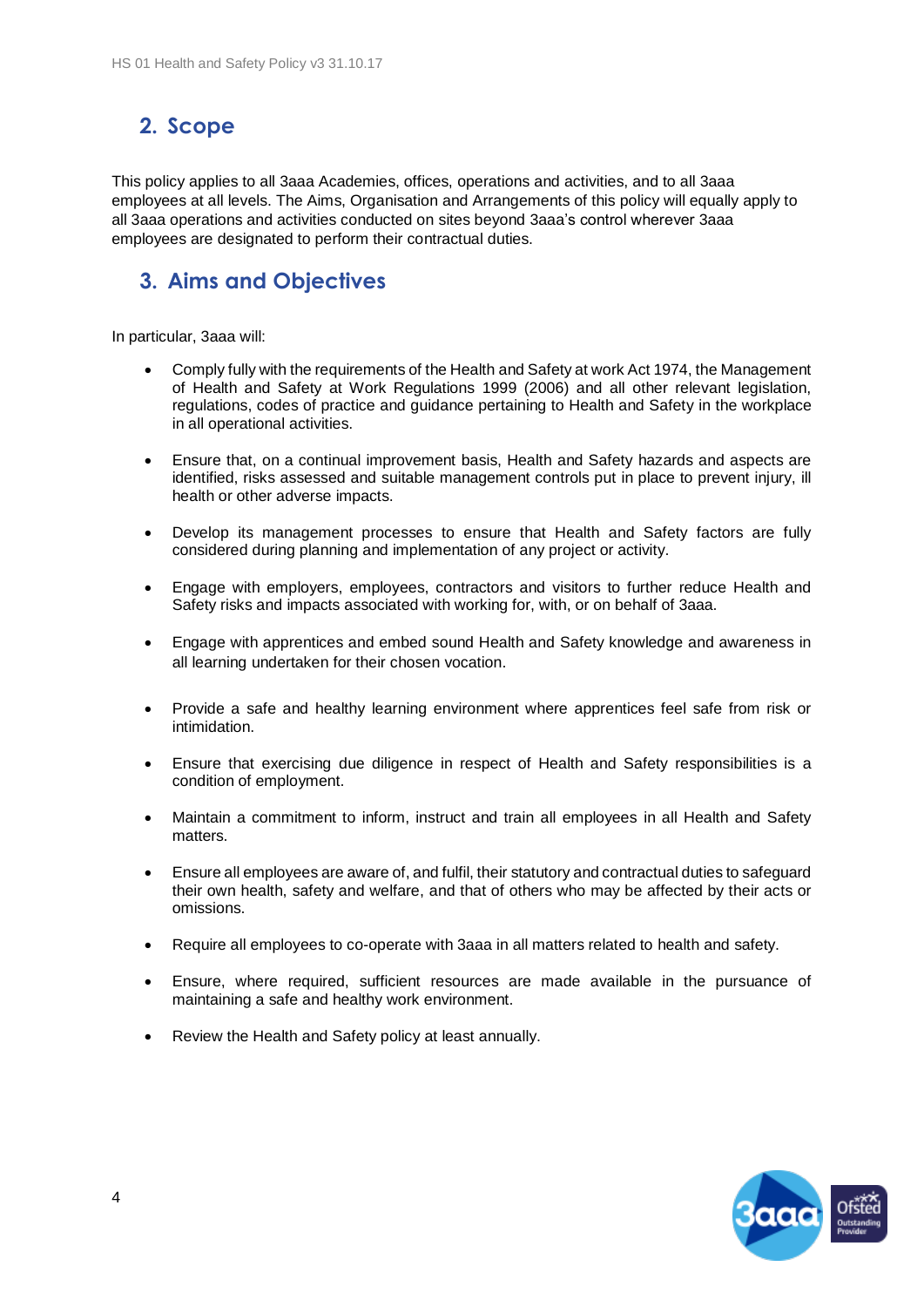# <span id="page-4-0"></span>**4. Organisation**

The Directors, Senior Management Team (SMT), Levy Managers, Cluster Managers and Managers are responsible for promoting Health and Safety compliance across the organisation and their respective departments or areas of responsibility. In particular, Levy Managers, Cluster Managers and Department Managers have responsibility for ensuring operational compliance with this policy and all Health and Safety arrangements on a day to day basis within their Academies and/or Departments.

Cluster Managers have absolute operational responsibility for managing health and safety within their academies, and are expected to contribute in achieving policy aims and objectives.

The day-to-day management of Health and Safety on sites and premises beyond the control of 3aaa is delegated to persons in charge of such work in accordance with the organisation's structure and their operational responsibilities.

The Chief Operating Officer has overall operational responsibility for health and safety management and performance across the organisation, with assistance from the Facilities Manager and the Health and Safety Manager.

All employees at all levels of the organisation are responsible for their own Health and Safety performance and levels of compliance. All employees are required to co-operate fully with the organisation in all matters related to Health and Safety to enable 3aaa to fulfil its legal duties. Such responsibilities include, but are not limited to:

- Meeting the statutory requirements set out in section 7 and 8 of the Health and Safety at Work Act, 1974.
- Using any equipment provided in accordance with training and instruction given.
- Reporting any unsafe act or unsafe condition to the Health and Safety Manager.
- Reporting any concerns where there are identified shortcomings in the organisation's Health and Safety arrangements.

Such responsibilities are absolute and cannot be transferred to others.

The Health and Safety Manager is responsible for providing such advice as is necessary to assist 3aaa and its employees to comply with their statutory provisions. Information, instruction and training will be arranged and provided where it is identified that an absence of specific knowledge and/or skills may contribute to an increase in operational risk. Employees with additional specific duties, such as First Aiders and Fire Marshals, will be provided with the required training to enable them to execute their duties correctly and safely.

Where employees have doubts about safe working practices, they should seek advice from their Manager or the Health and Safety Manager.

3aaa will update employees on any and all relevant Health and Safety information, including revised working practices and updates to policies.

It is the intention of 3aaa to consult with employees on all matters that may impact on their health, safety and well-being. Equally, the organisation welcomes suggestions, ideas and participation from all employees with regards to improvements in Health and Safety management. Consultative groups will convene periodically, such as team meetings and regional meetings, where Health and Safety will be represented as an agenda item and discussion point to facilitate open communication.

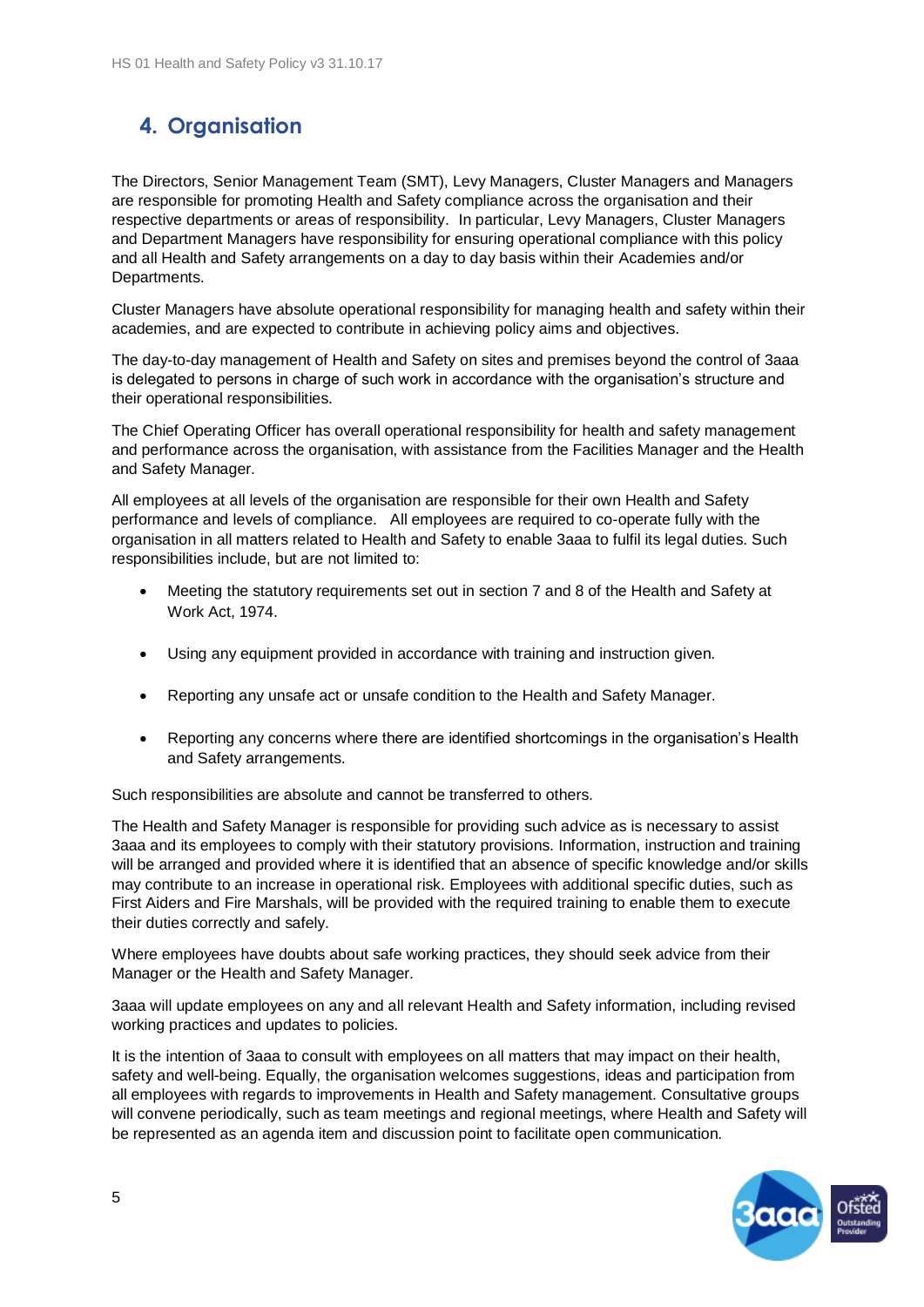## <span id="page-5-0"></span>**5. Arrangements**

Suitable arrangements for the management of Health and Safety exist and are dictated by policy. Arrangements for Health and Safety will be reviewed at least annually or where changes in operations are implemented or whenever deficiencies are identified through internal or external audits or by any other means.

#### <span id="page-5-1"></span>**5.1 Accidents and Incidents**

All accidents, incidents or near misses must be reported without delay to a relevant Manager or qualified First Aid Person and the Health and Safety Manager. A "near miss" is an event where no injury or damage is caused but did have the potential to do so. The accident/incident report form is available on the company intranet and from the Health and Safety Manager. Cluster Managers and all other Department Managers will ensure that all accidents, incidents or near misses under their area of control are duly recorded and reported.

The methodology for accident and incident reporting is fully documented in the 3aaa **Accident and Incident Reporting Policy.**

Specific injuries, diseases and dangerous occurrences are reportable by law under the Reporting of Injuries, Diseases and Dangerous Occurrence Regulations (RIDDOR) 2013. Where such an occurrence arises, the Health and Safety Manager, in conjunction with Directors, is responsible for submitting the required report to the relevant enforcing authority.

All 3aaa premises have fully trained First Aid Persons on site to provide any suitable first aid in the event of an injury or instance of ill health. In the absence of a qualified First Aid Person, a relevant Manager will act as an Appointed Person to take charge of the situation and, where necessary, summon professional emergency assistance. An Appointed Person **may not** render any first aid, unless they are qualified to do so.

Where any serious accidents or incidents are reported, the Health and Safety Manager will conduct an appropriate and timely investigation to establish cause and determine suitable corrective or preventive actions. Revised operational controls resulting from such investigations will be communicated to all 3aaa sites.

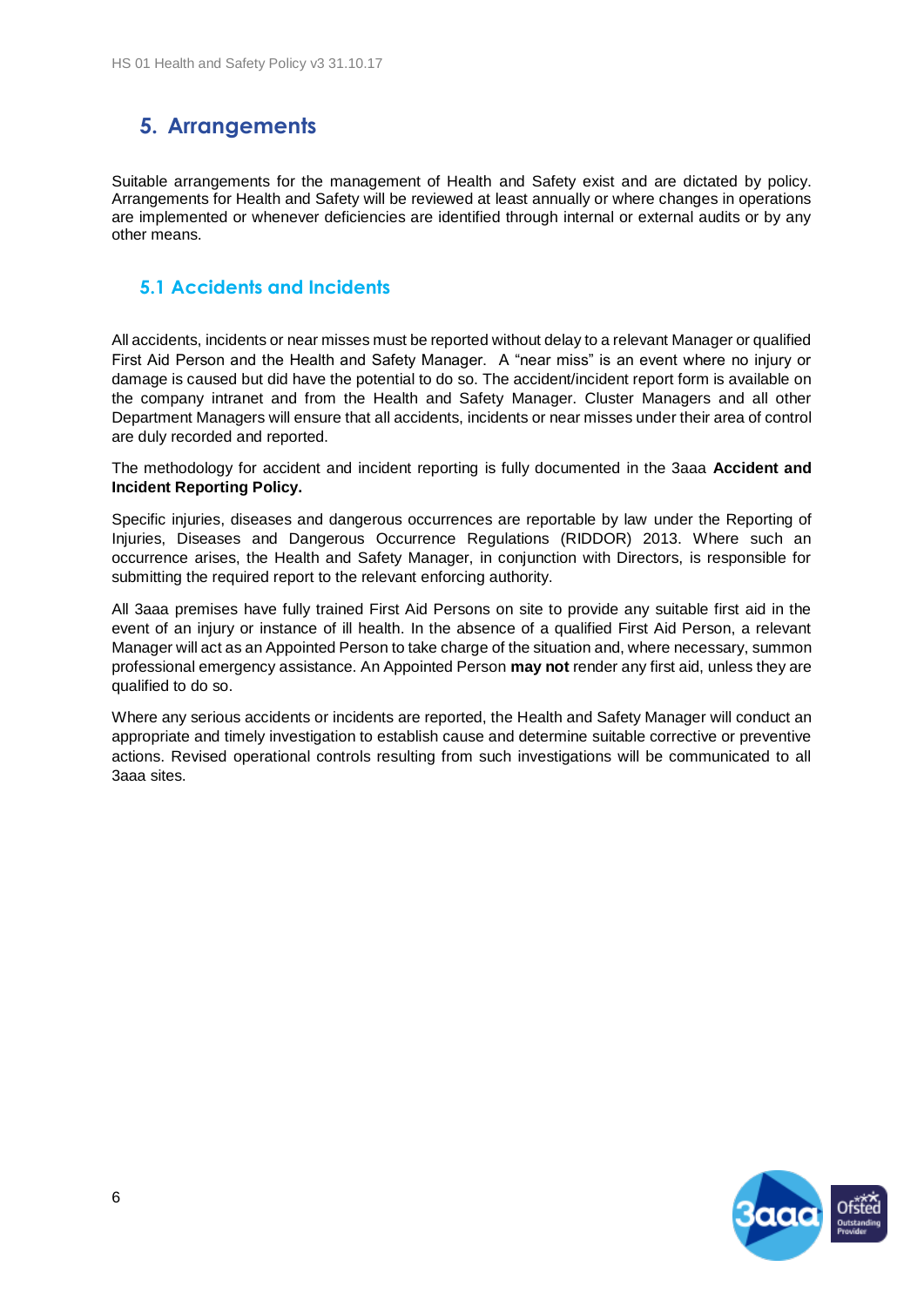#### <span id="page-6-0"></span>**5.2 Risk Assessment**

The means to establishing effective operational controls across the organisation will be achieved through risk assessment. Risk assessment will identify potential hazards, who may be harmed and level of risk, document existing controls, and advise on further controls that may be required to reduce such risk to an acceptable level. Risk assessments will be reviewed at least annually, or where a change to operations has been identified. The requirement for risk assessments may be generated by, but are not limited to:

- Accident and incident reports or investigations.
- External compliance audits.
- Internal compliance audits.
- Lone Working arrangements.
- Disclosures of medical conditions.
- Introduction of new processes, equipment or substances.
- Works carried out by external contractors.
- Requirements of those more susceptible to risk (young persons, expectant mothers etc.).

The Risk Assessment methodology is fully documented in the 3aaa **Hazard Identification and Control (Risk Assessment) Procedure.** All risk assessments will be recorded and made available to all relevant or interested parties.

#### <span id="page-6-1"></span>**5.3 Provision of Work Equipment**

3aaa will provide suitable work equipment as necessary to enable employees to carry out their work effectively. Where work equipment is provided, 3aaa will fulfil its statutory duties under the Provision and Use of Work Equipment Regulations (PUWER) 1998 by ensuring the suitability and safety of all equipment in relation to its intended use. Where work equipment is reported to be faulty, defective or unsafe, the organisation will make arrangements to have the equipment replaced or competently repaired.

Equally, all employees are expected to use work equipment correctly and safely and solely for its intended purpose. Employees must not misuse any work equipment provided and must make every endeavour to protect equipment from theft and/or damage.

A 3aaa **Electrical Safety Policy** is in place to promote and communicate the ways electrical equipment should be used safely, including arrangements for Portable Appliance Testing (PAT).

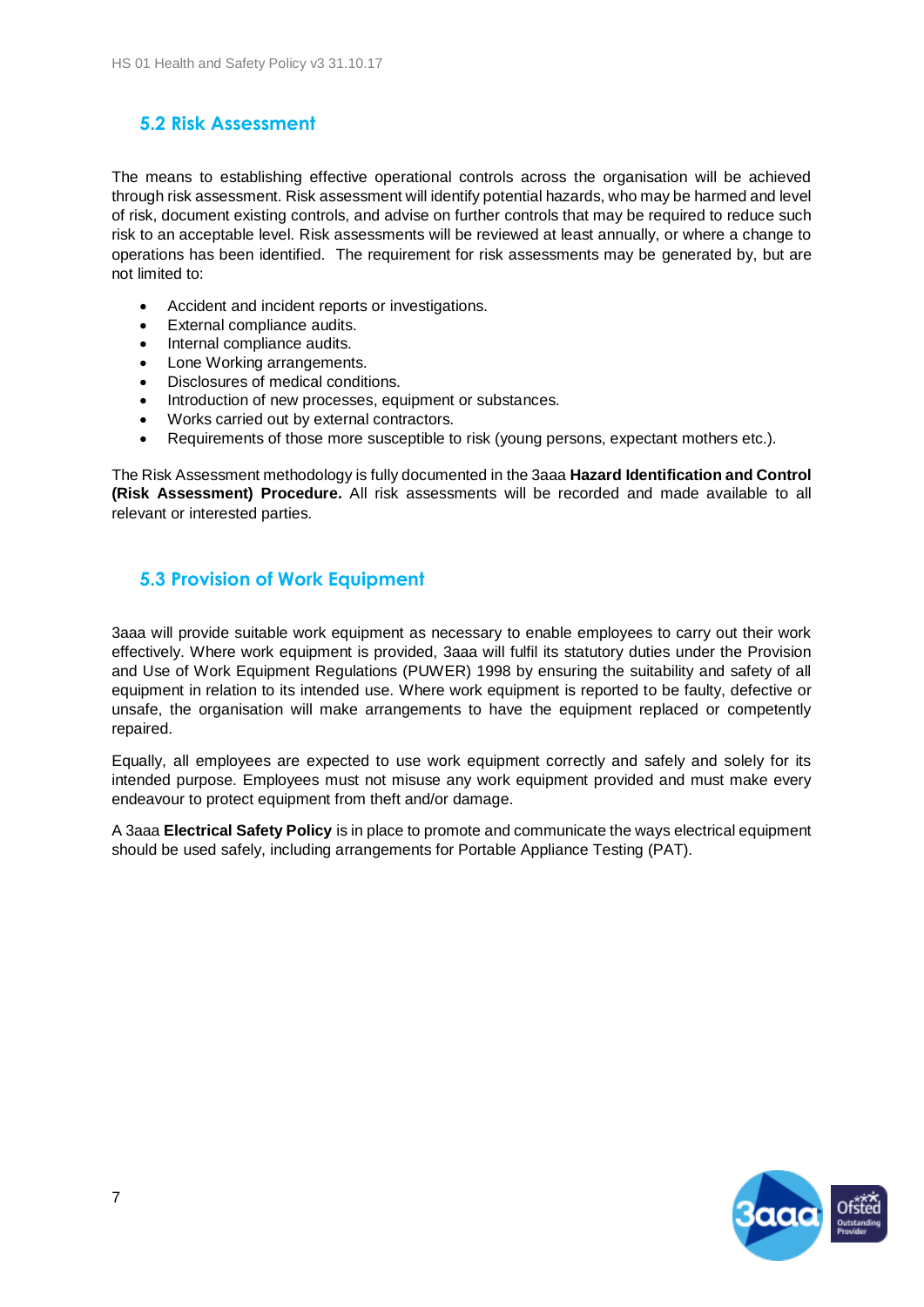#### <span id="page-7-0"></span>**5.4 Fire Safety**

To comply with the Regulatory Reform (Fire Safety) Order 2005, 3aaa will produce a **Fire Risk Assessment** (FRA) for every academy or premises under its control to identify sources of fuel, sources of heat or ignition, and sources of oxygen. To this end, 3aaa has implemented a **Fire Safety Policy** as a statement of intent to prevent fire and to protect employees, apprentices, visitors and premises from the effects of fire.

3aaa will implement suitable General Precautions as required by the Order, such as suitable fire-fighting equipment, alarm and detection systems, emergency lighting systems and protected means of escape. 3aaa will also conduct a practice evacuation at least annually at every academy and premises under its control.

In addition, 3aaa will nominate and train sufficient competent persons to assist in undertaking any preventive or protection measures at all academies and premises under its control.

#### <span id="page-7-1"></span>**5.5 Display Screen Equipment (DSE)**

3aaa recognises that the majority of its employees are required to use DSE for significant periods of time on a regular basis in carrying out their appointed work duties.

All employees are required to complete a DSE assessment to highlight anyone who may be at risk from harm through using DSE.

Users of DSE will be provided with sufficient information, instruction and training to provide awareness of the potential risks associated with DSE use. To facilitate this aim, 3aaa has produced a **DSE Safety Strategy** to communicate suitable and sufficient information and instruction on how to recognise and effectively manage the risks associated with using DSE.

Equally, although not within the scope of The Health and Safety (Display Screen Equipment) Regulations 1992, apprentices will be provided with sufficient awareness training embedded into their vocational learning to enable them to use DSE safely.

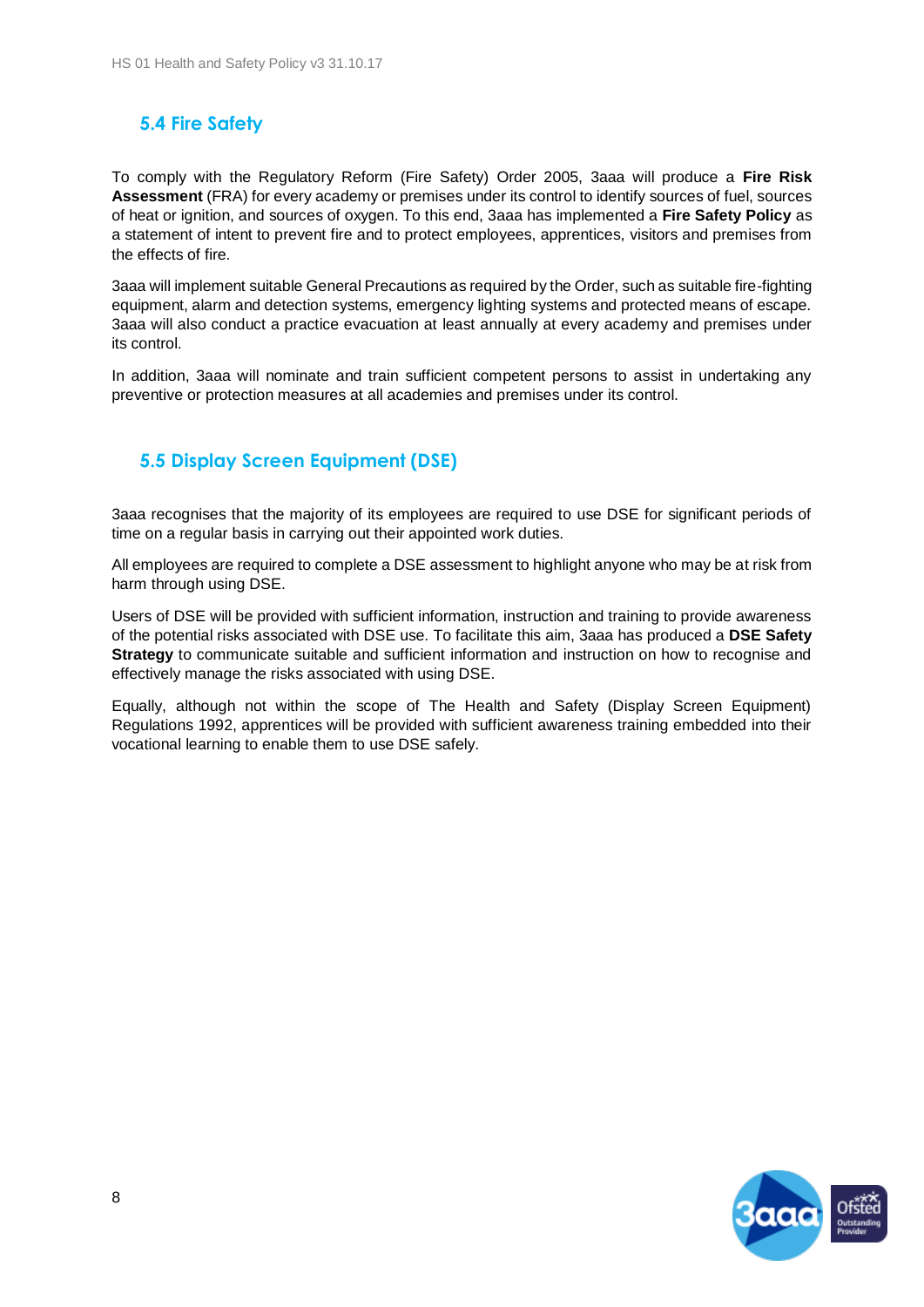#### <span id="page-8-0"></span>**5.6 Manual Handling Operations**

3aaa operations does not generally rely on or require any significant manual handling or repetitive movements. However, where the requirement exists to occasionally lift or carry any items or objects, such as moving archive boxes or furniture, an assessment of risk will be completed by the relevant Manager and/or Health and Safety Manager. The assessment will focus on four key elements using the TILE acronym:

- **T - Task**. What is required to be done in terms of moving something from one area to another.
- **I - Individual**. Individual capability of the person required to perform the task.
- **L - Load**. Assessment of the nature of the load weight, size, stability etc.
- **E - Environment**. Assessment of the surroundings, such as floor condition, lighting, changes in floor level.

There is a likelihood that manual handling operations is required for certain maintenance work performed by the 3aaa Site Support Officer. Where such a requirement exists, risk assessment for maintenance operations and activities, including manual handling operations must be referred to.

Employees are not required, or expected, to lift and carry objects or loads beyond their individual capabilities. Employees should never attempt to lift or move any load they feel is beyond their own capability or likely to cause them injury. Expectant mothers are **prohibited** from lifting or carrying any load and should seek assistance from their Manager if they require anything lifting or moving.

3aaa expects employees to store items, such as archive boxes, in a safe and orderly fashion. Such items must not be stored above chest height and must only be positioned such that no stretching, reaching or twisting is required to lift them or to set them down.

All employees have a statutory duty to protect themselves, and others, from harm or injury when moving, handling or storing items.

#### <span id="page-8-1"></span>**5.7 Other Provisions**

3aaa will constantly monitor and measure all performance against expected standards for Health and Safety and will do this through various mechanisms. Where risk is judged to be present, provision will be made to assess such risk and implement suitable control measures. Such other provisions may include, but are not limited to:

- Safeguarding.
- Control of Substances.
- Work at Height.
- Personal Protective Equipment.
- Stress.
- Acts of Terrorism.
- Driving for Work.
- Violence at Work.
- Lone Working.
- Working from home.